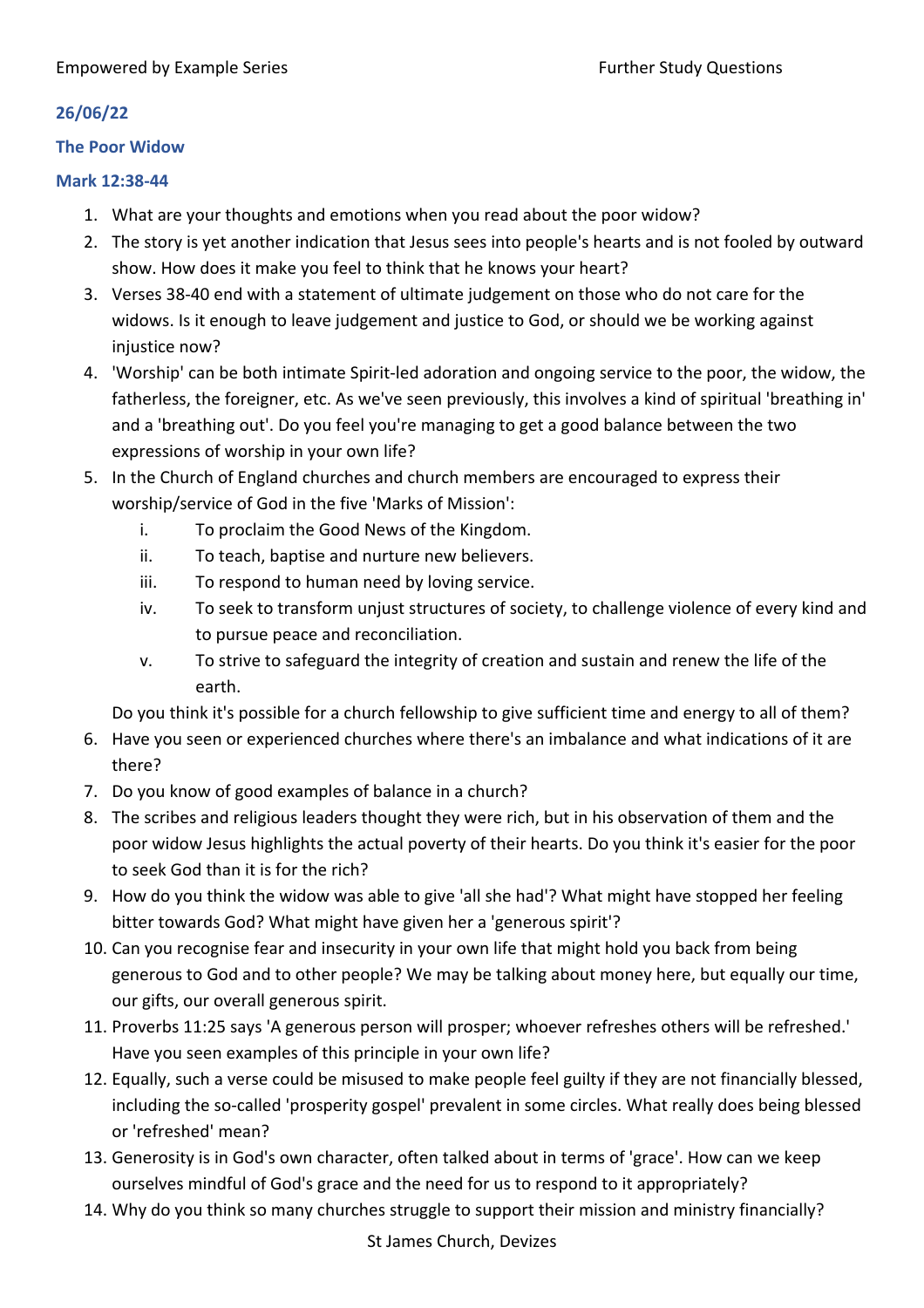## **The Samaritan Woman**

## **John 4:4-30, 39-42**

In Jesus's time a woman was unable to divorce her husband, only a husband was able to issue a decree of divorce, though this could be on any grounds. Any serious grounds such as adultery though would have led to her stoning rather than divorce. It was also a time of violence and disease and thus there was much risk to men living in Samaria. Furthermore, women lived in a vulnerable place in society, economic stability and protection came from the provision of a man, generally her father until marriage and then her husband.

- 1. Does knowing the cultural of Jesus time, change the way we read Jesus' response to the woman about her husbands? Does it change the way we think of his tone and meaning behind the words?
- 2. How do we view the Samaritan women? What do we think of her?
- 3. Is she an example we are inspired by? why/why not?
- 4. The most effective part of the Samaritans women's evangelism is her testimony, what makes testimony so powerful?
- 5. What would we say for our testimony, how is Jesus seen in our lives?
- 6. Are there any things that prevent us from feeling able to share our testimony?
- 7. The woman avoids social interaction by going to the well at midday, in our own lives what are the moments we go to the well at midday?
- 8. The Samaritan women allowed Jesus to transform her, from someone who had allowed fear to silence and socially isolate her to someone willing to face her town, how can we be encouraged to do likewise in our situations?

The Samaritans share the same ancestry as the Jews they live alongside, both are from the tribes of Israel. They both claim to be the rightful inheritors of the traditions of Moses and Abraham and the ones living righteously under the law. They both follow the Torah and are strictly monotheistic. Later traditions such as purity laws are rejected by the Samaritans as is the Temple in Jerusalem as they objected to its rebuilding. For the Samaritans after the 1<sup>st</sup> Temple in Jerusalem was destroyed the place became deconsecrated, and God's rightful holy place was on Mount Gerizim. This created much animosity between the two groups in Jesus' time.

- 9. The Women's question about where to worship, shows her desire to address the culturally relevant question. In our own context what are the relevant question? What are the barriers to faith we encounter in those around us?
- 10. Do we feel comfortable addressing these questions?
- 11. How can we feel more equipped and assured of God's presence to address relevant questions?
- 12. Jesus' answer, is not to place one over the other, but to show how that question is no longer relevant as the Messiah has come, it can be easy to get caught up in the particulars or debates of a question, do we make sure what we say points to Jesus?
- 13. How do we Evangelise to those around us in a personal and relevant way?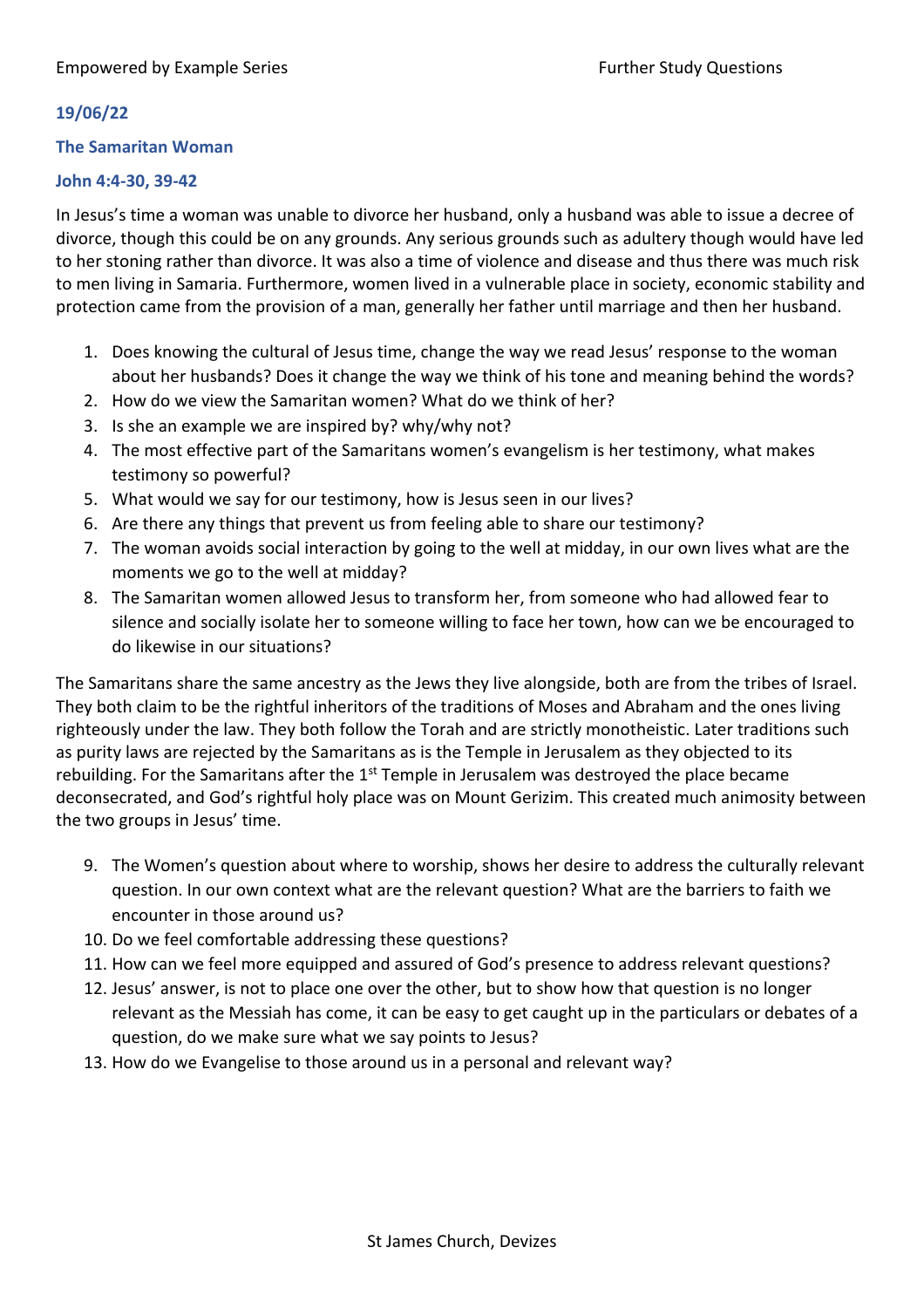## **Mary (J's mum)**

## **John 2:1-12**

*The empathy that you have for others going through particular situations in their life is of value to God. Often this empathetic awareness and desire to help arises out of our own experiences; experiences that are not always easy.*

- 1) Discuss how Mary's empathic awareness directly led to Jesus' first miracle?
- 2) God can act directly; He does not need our empathy (our prayers) to 'prompt' Him? But can you think of other Biblical examples where it does appear that human empathy plays a part in God acting and His actions.
- 3) Accepting that God can act directly, but often human empathy and prayer play a part, in what ways could our empathetic awareness be of value to God? (Is it that it has value because of the impact that empathy has on those that nurture it in themselves? What is the opposite of being empathetic?)
- 4) What are the experiences, insights, knowledge, training that you have that makes you empathetically attuned to something particular in the lives and situations of others? Action should follow empathy. So, what next – what action is your empathy directing you toward? (Don't be too hasty; listen well; hold the situation and the people; pray; invite Jesus in.)

## *Mary knew Jesus. How do we?*

- 5) During the day, the week, where/when/how do you give the time needed to know Jesus? (In prayer, Bible Study, CG, inviting the spirit into your life, going for a walk and chat with Him, arrow prayers, prayer group, etc)
- 6) Share a time when the head-knowledge of Jesus, started to become heart-knowledge?
- 7) When it comes to faith in Jesus, why/when is head-knowledge also important? (Ephesians 4:11-15) *Mary trusted Jesus.*
- 8) Many, especially the young, no longer trust (or turn to) established institutions like the Church. How we do, as an established institution, share our trust in Jesus in a way that is relational and not institutional? How we avoid do it in an institutional way? (Jesus did it relationally. The Pharisees, Scribes and religious lawmakers did it institutionally.)

## *Mary's request was audacious and confident.*

9) What is the audacious request you want to make to Jesus today?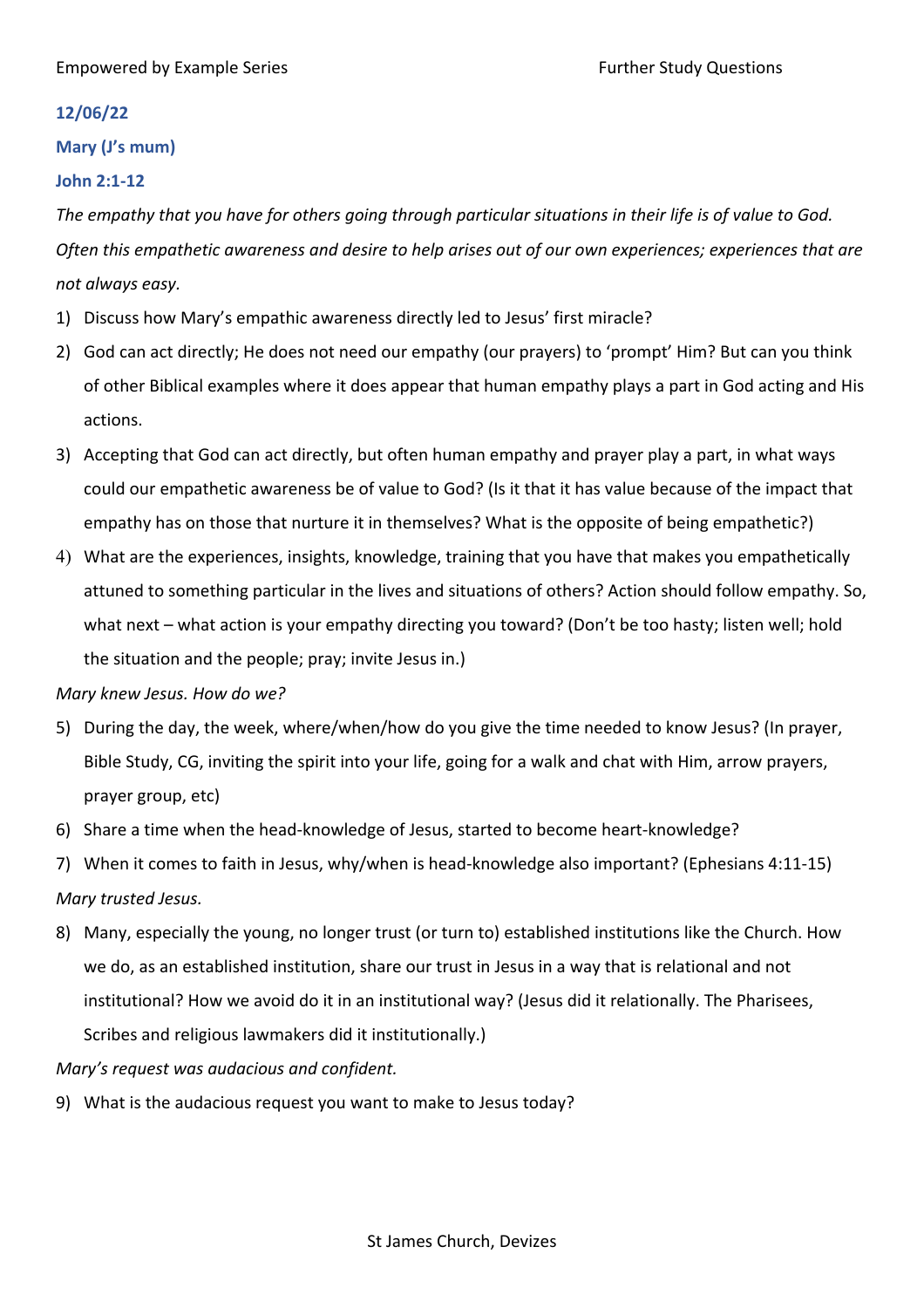## **Pentecost. Breathing in, Breathing out**

#### **Acts 2**

- 10) What is your own experience of the Holy Spirit?
	- a) Do you actively routinely ask for the Spirit to dwell in you; to guide, inspire and comfort you; to give you wisdom, give you strength, the right words at the right time, tongues, etc?
	- b) Does having the Spirit in you make a difference?
	- c) Can your share experiences of where you have felt the Spirit make a difference?
- 11) How can we as individuals, Connect Groups, and as a church, live life and grow in our discipleship, inspired and guided by the Spirit? What tangible things have/can make a difference?
- 12) The Spirit is active throughout the Bible and from the beginning of all things. Reading through what happened on and following Pentecost as described in Acts 2, what makes it different/significant, compared to what had gone before?
- 13) Filled with the Spirit, Peter and the other followers of Jesus, shared the Good News and spoke words that cut to the heart, brought about revelation and repentance, and many came to faith. How do we (as individuals, Connect Groups, church), filled with the same Spirit, bring about revelation, repentance, and conversions? (Can we? Is it possible? Are we Cessationists?)
	- a) What/where are the (cultural) barriers that exist that might inhibit growth
	- b) What/where are the (cultural) opportunities that exist that might enable growth
	- c) Do you know of examples, or experiences, where individuals, small groups or churches have done this well? What did they do? What did 'success' look like?
- 14) How do you currently 'breathe in'? (Hopefully, everyone will say 'coming to this CG'!)
	- a) Where? When? What works/doesn't work for you?
- 15) How do you currently 'breathe out'?
	- a) Where? When? What works/doesn't work for you?
- 16) From Acts 2, the rest of Acts and the Letters, do did the early church 'breathe in, breathe out'?
	- a) What mistakes did they make/lessons did they learn? (eg. attitudes toward The Law, gentile circumcision, etc)
	- b) Are there equivalent contemporary mistakes that we make/need to avoid?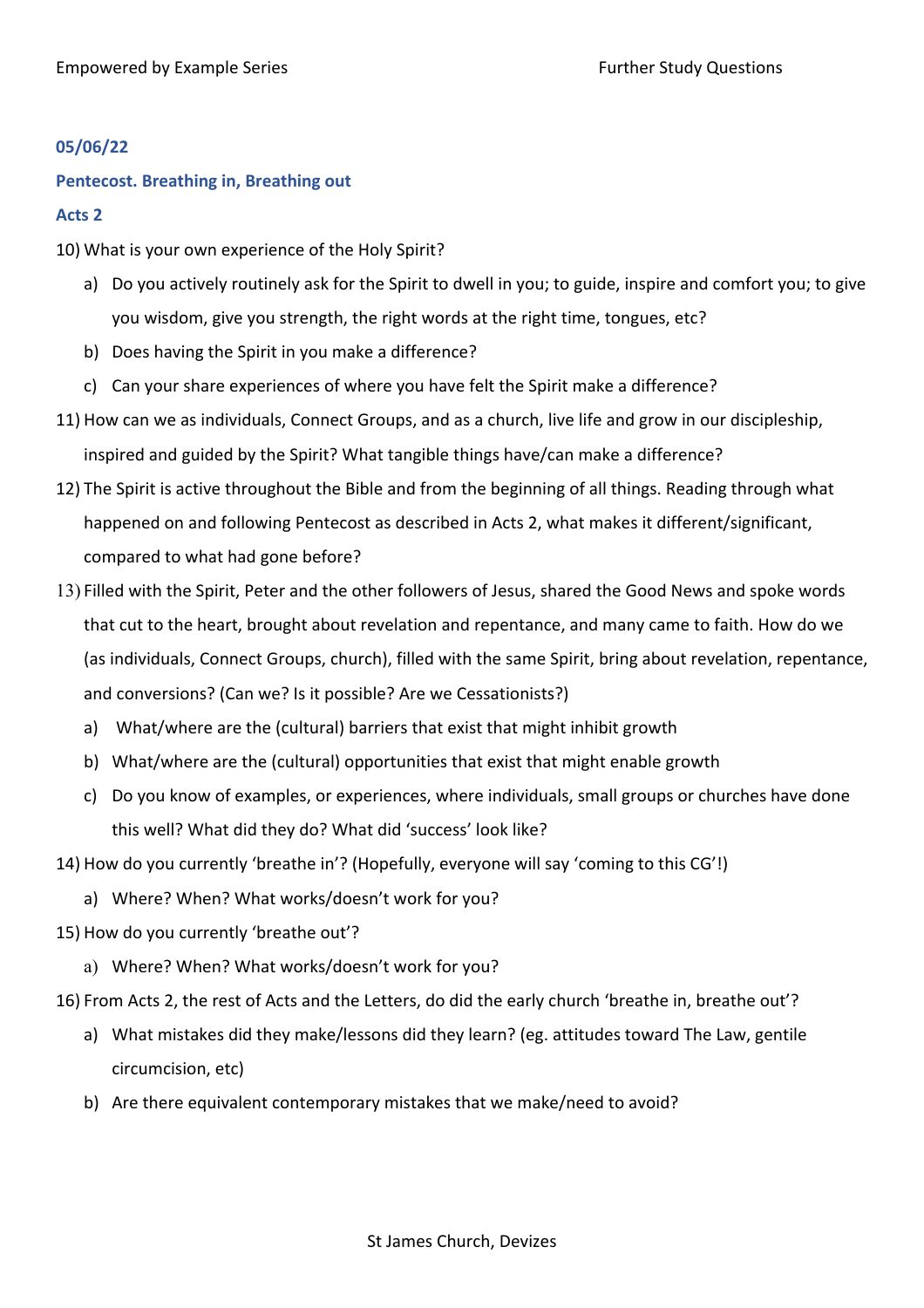#### **29/05/22**

#### **Huldah**

## **2 Kings 22:1-2, 8-20, 3:1-3**

17) What do you think the role of a prophet is and what do you think of the description of a prophet as,

"someone sent by God with a message for God's people"?

- 18) Huldah was recognised as a woman of God displaying integrity and spiritual insight, and this led the King's advisers to come to her to "enquire of the Lord".
	- a) What does it look like to live with integrity and spiritual insight?
- 19) Why do you think people are tempted to simply say what they know people want to hear?
	- a) How can we resist that temptation and instead speak truth?
- 20) Huldah had three options when responding to the King's question:

i) plead ignorance, ii) say "it's all fine, don't worry about it", iii) speak the truth

- a) Why do you think Huldah chose to speak the truth?
- 21) What do you think about the statement, "we are all called to be prophets? That we each have a message from God to share"?
- 22) What might stop you from sharing this message? Think back to Huldah's three options, do we feel tempted to choose option 1 or 2 over option 3?
- 23) Why do you think that many of the kings of Israel and Judah turned out to be idolators and bad rulers?
	- a) What do you think is the reason? Why are leaders susceptible to becoming lost?
	- b) What about our leaders today, do they suffer from the same temptations? What can we do to support them and hold them to account?
- 24) The importance of prayer, integrity and spiritual insight cannot be overstated when sharing God's message if we are to resist becoming like the world around us, and if we are to share God's message compassionately and effectively.
- 25) What do you think of the following two observations?
	- "Our society is one where lies flow easily, where lies are spoken and accepted at every level" o and that,
	- "We need to be empowered by God, because it's possible that, in the society we live permeated by lies and half-truths – praying, standing, and speaking out for truth and integrity, sharing the message of a God who loves righteousness not falsehood might be one of our greatest tests of faith."

26) Pray for each other that we would be empowered by God to be the prophets God is calling us to be.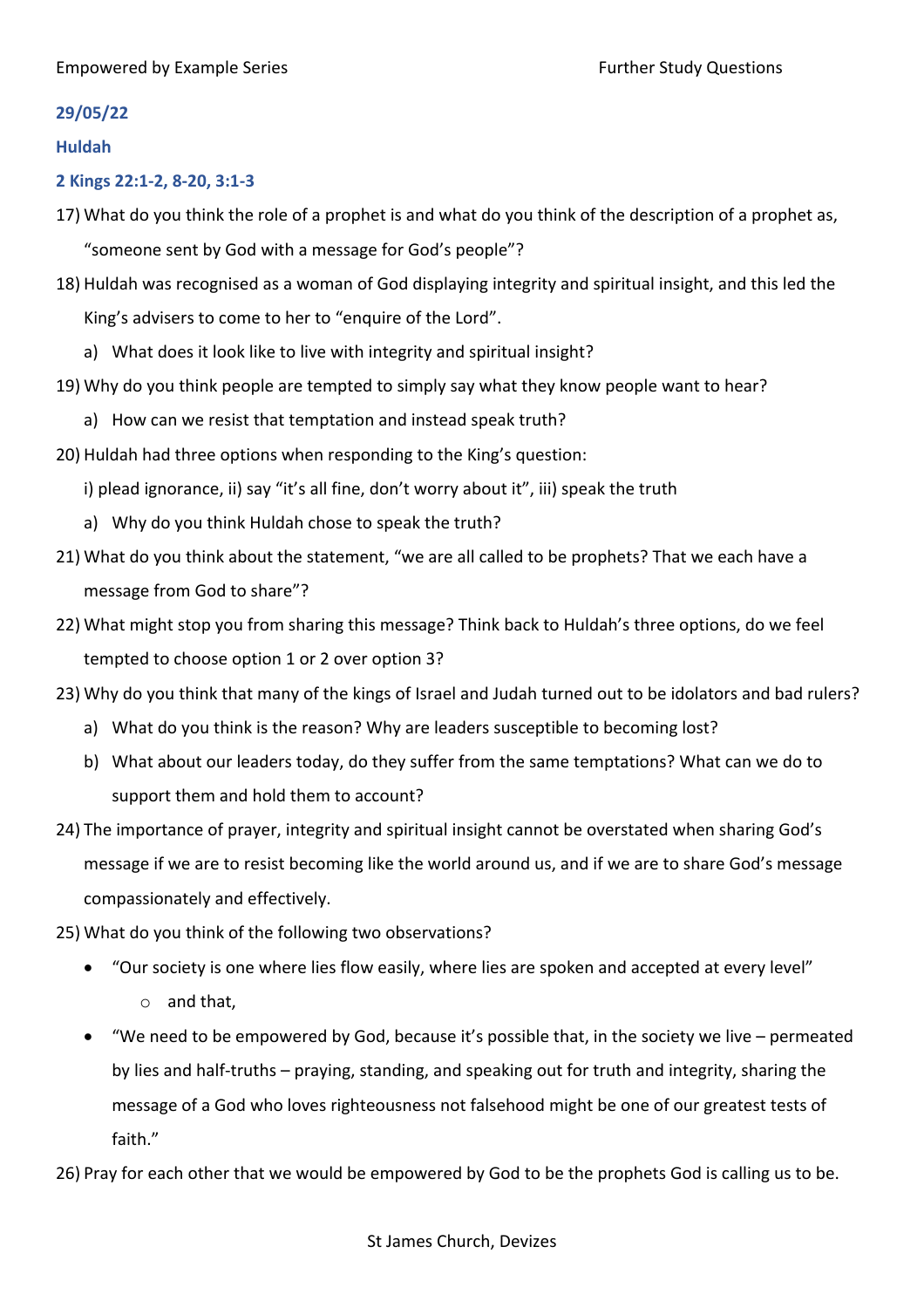## **22/05/22**

#### **Hannah**

## **1 Samuel 1 – 2:11**

## **Start by reading 1 Samuel 1:1-20 together**

- 1. Whether or not we have experienced what Hannah experienced, we have all faced trials of some kind. What are some of the normal, human, responses to our trials (bitterness, blaming others, etc) and which do you identify with?
- 2. Hannah takes her suffering to God, knowing that he cares. Have you any encouraging stories to share of times when just the act of crying out to God has been a source of comfort or strength?
- 3. Have you any examples of when a story or verse in the Bible has seemed to speak into your own situation, encouraging you that God knows and validates your experience?

## **Read 1 Samuel 1:21-2:11**

- 4. What do you think made Hannah able to leave her precious son behind with Eli?
- 5. How can Hannah's example help us in a situation where doing the "right thing" brings some degree of suffering?
- 6. Hannah giving up Samuel can be seen as a reflection of God the Father giving up his precious Son for us. How does it feel to see this from the Father's perspective?
- 7. Hannah's suffering seemed very unfair, but led to many good things for Israel and for the future. Have you any examples of God bringing good from suffering or pain?
- 8. What do you think of the idea of Kintsugi, repairing broken pots with gold to show off the cracks as part of the life and uniqueness of the object? How can God use our weaknesses, failures, and traumas to let his light shine through us?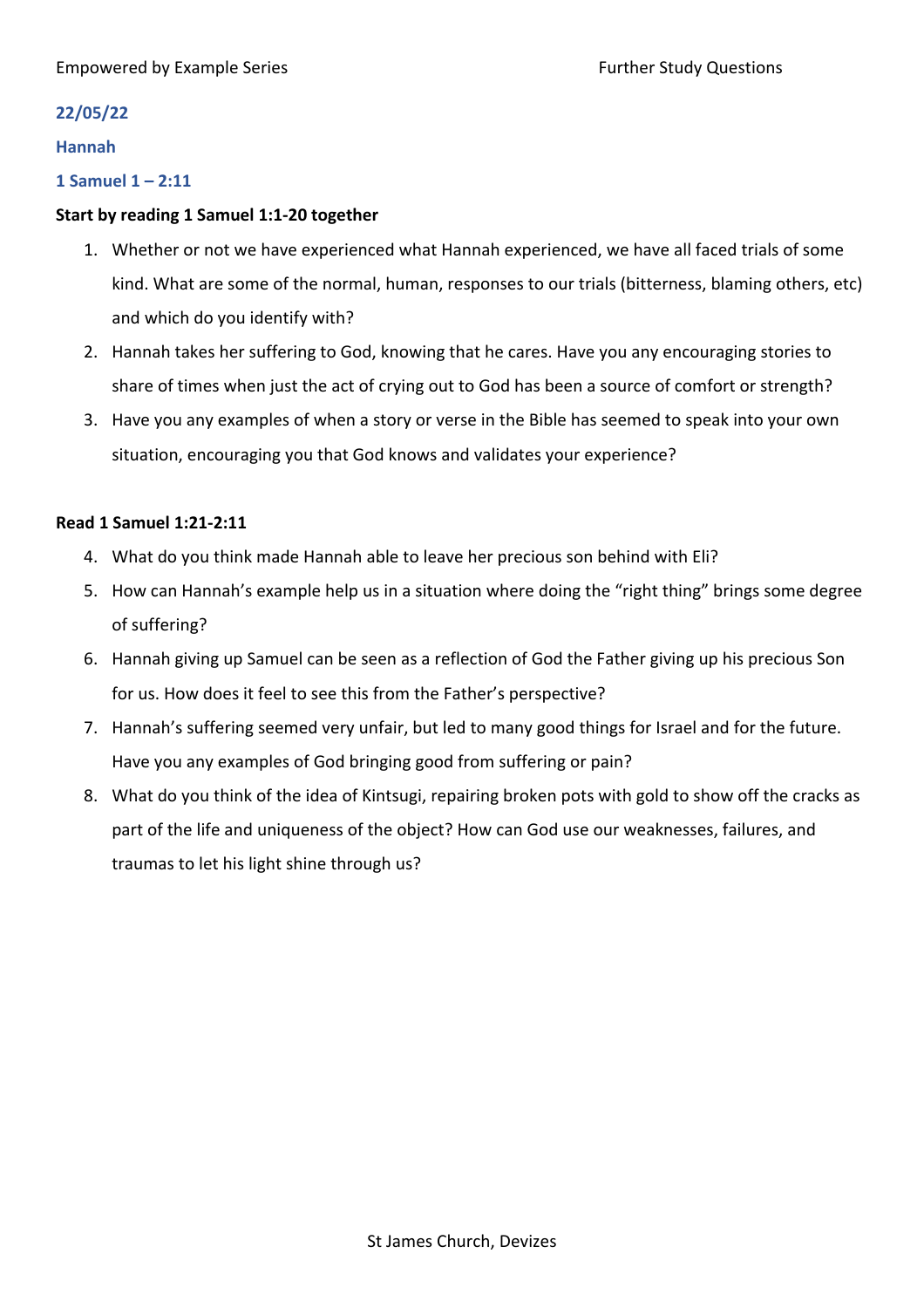## **15/05/22**

**APCM Service (not in the Empowered by Example Series) Ezekiel 37:1-14**

- 1. The scene described in Ezekiel 37 is a vivid depiction involving all our senses. Read through the description of the valley and notice what strikes you most, what captures your attention?
- 2. If you were in Ezekiel's place, being asked by God to prophesy to long dead dry bones and to bring them to life, what do you think your response would be and why?
- 3. Richard said, "This is the charge that God had for Ezekiel, to bring life to the dead, and it is the charge that Jesus had for his disciples, to bring life to the dead, and it is the charge that the Holy Spirit has for us – to prophesy to those who are dead in their separation from God and to [allow] the breath of God to bring them to abundant life in him."
	- a. How does this charge make you feel?
	- b. Does knowing that we are asked to do this not in our own power but in the power of God make a difference to how you feel?
- 4. Richard used the analogy of breathing in and breathing out to illustrate the life, mission, and growth of the church. That we should do things that allow us to take in the breath of God *and* be released by the breathe of God to breathe out and to bring and show life to others.
	- a. How easy do you find it to breathe in and breathe out in the breath of God?
	- b. What helps you to breathe in? Are there new ways you could try?
	- c. How might God be asking you to breathe out? What might help you to do this?
- 5. Perhaps pause as a group, focussing on your breath, breathing in and breathing out as you think about these questions and ask God to inspire you, energise you, empower you, and encourage you.
	- a. To breathe out, we must breathe in; to breathe in, we must breathe out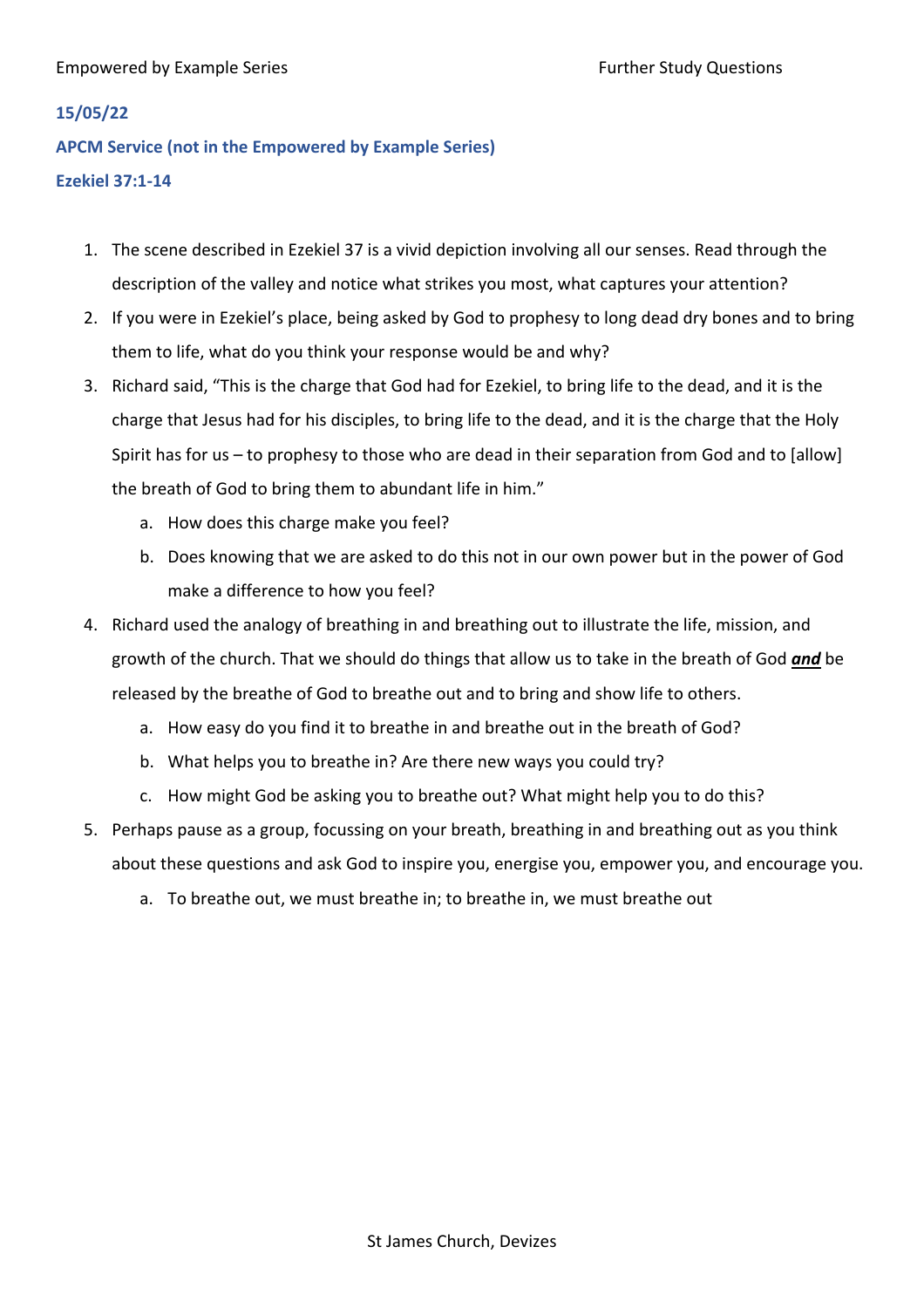#### Empowered by Example Series Further Study Questions

# **08/05/22**

#### **Ruth**

#### **Ruth 1**

- 1. Read Ruth 1: 19-21. Note the pain of Naomi's experience and her stating that the Lord 'has brought calamity upon me'. How do you respond to these words of Noami? Do you feel it is OK for Naomi to blame God? Are we allowed/able to blame God in such a way? How do we respond when other's blame God?
- 2. In contrast to Ruth 1:19-21, read 4:14-17. It is through Ruth's commitment to Naomi, that Naomi is blessed and restored, and through Ruth's commitment to Naomi's God, that God has been enabled to do his providential will, with the birth Obed, who will be the grandfather of David, and of the lineage leading to Jesus. Reflect on how Ruth's straightforward commitment to Noami and Naomi's God, has enabled Noami restoration and God's will to be done through the events recording in the Book of Ruth.
- 3. Read Ruth's words of commitment to Naomi in 1:16-17. Where do you see in our culture today such selfless commitment? Where does our culture encourage and celebrate such commitment? How might our culture erode and belittle such commitment?
- 4. Considering question 2; What are the relationships, practices, that you are committed to that draw you closer to God's blessing and his will being done through your life? What could you do to build on those relationships and practices?
- 5. Considering question 2; What are the relationships, practices, that you are committed to (or involved in) that draw you further from God's blessing and his will being done through your life? What could you do to end those relationships and practices?
- 6. Consider your portrait, with the things beside you that you are committed to and that make you who you are. How does that portrait look to you? What, if you prayerfully asked God, would he want to add, take away, ask you about?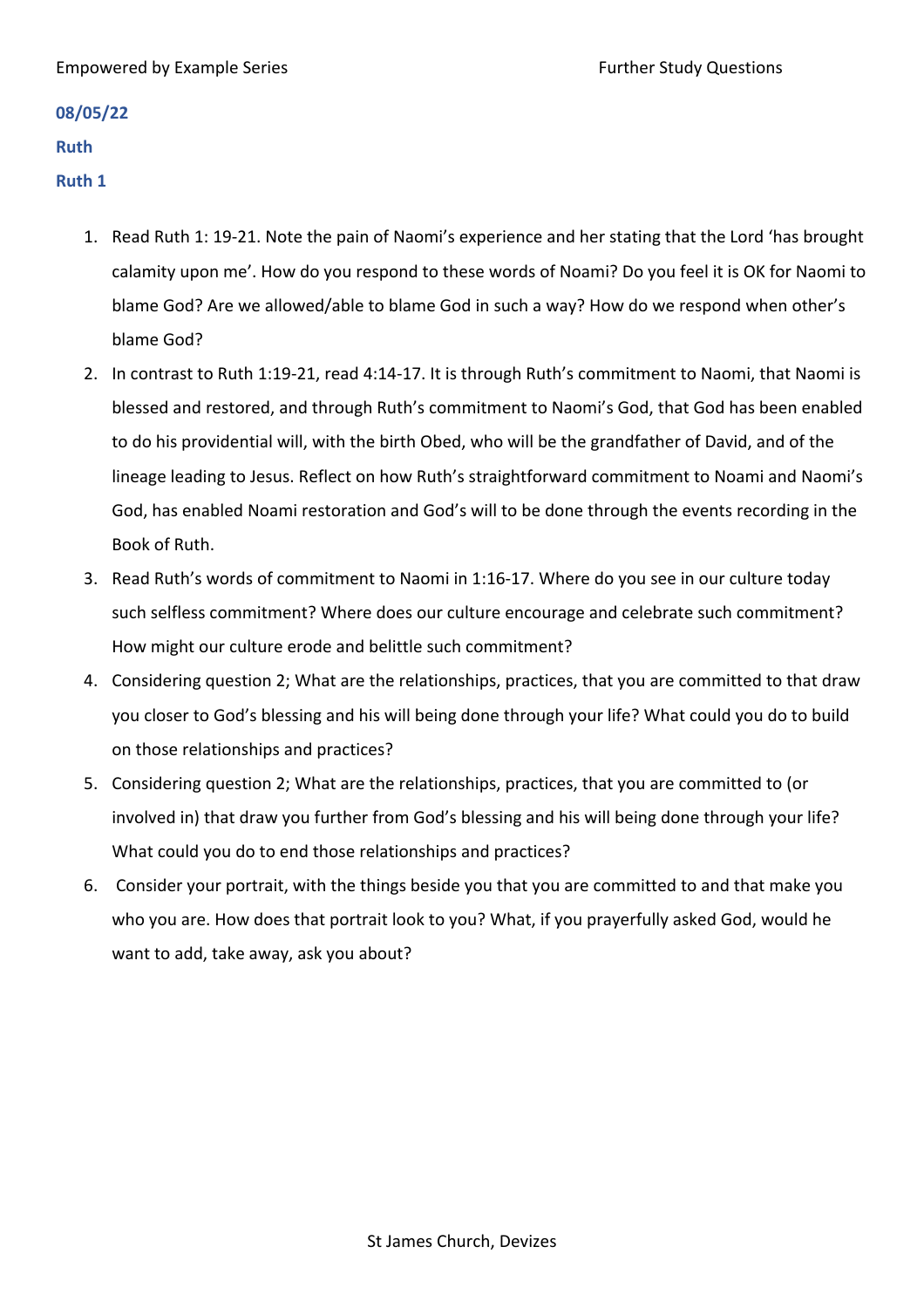#### Empowered by Example Series Further Study Questions

#### **01/05/22**

#### **Rahab**

## **Joshua 2:1-21**

- 1. How do we view and understand the Bible? Do we read it as a whole or in isolated passages? What are the potential benefits and dangers of both?
- 2. Bethany spoke about how Rahab's conversion was quite ordinary. What little God moments have we had that we may have overlooked (today / this week / this year / in our past)?
- 3. Rahab explains how she came to faith in Joshua 2. How do we explain our faith to others?
- 4. In the face of a world which can at times be quite hostile to faith, how easy do we find it to publicly declare our faith?
	- a. Rahab faced danger and expulsion from her community for her faith. Unfortunately, that is still the case for many Christians around the world. This sermon series is "Empowered by Example." How do we let such Biblical and current testimonies empower us to share our faith?
- 5. What labels do we put on ourselves to excuse or underestimate ourselves and stop us from taking action? What are some of the impacts this has on our relationship with God?
- 6. What labels do we put on others that discourage them (often unintentionally) from their faith?
	- a. How do we go about encouraging others and removing those barriers to faith?
- 7. Read Hebrews 11:31 and James 2:25-26.
	- a. Both these New Testament writers speak of Rahab. What does this tell us about how she was remembered?
	- b. Both look at a different aspect of Rahab's story: her faith, and her righteousness in deeds, how do we bring these two parts of the narrative together?
	- c. Reading through Hebrews 11, Bethany spoke about how the faith of Abraham is the same as the faith of Rahab and is the same as our faith today. How do you feel about being placed alongside such big Biblical figures?
- 8. Spend some time in silence thinking about what barriers lie between us and God, what labels we allow to stop us from stepping out in faith. You may want to share these or just pray and place them into God's hands.